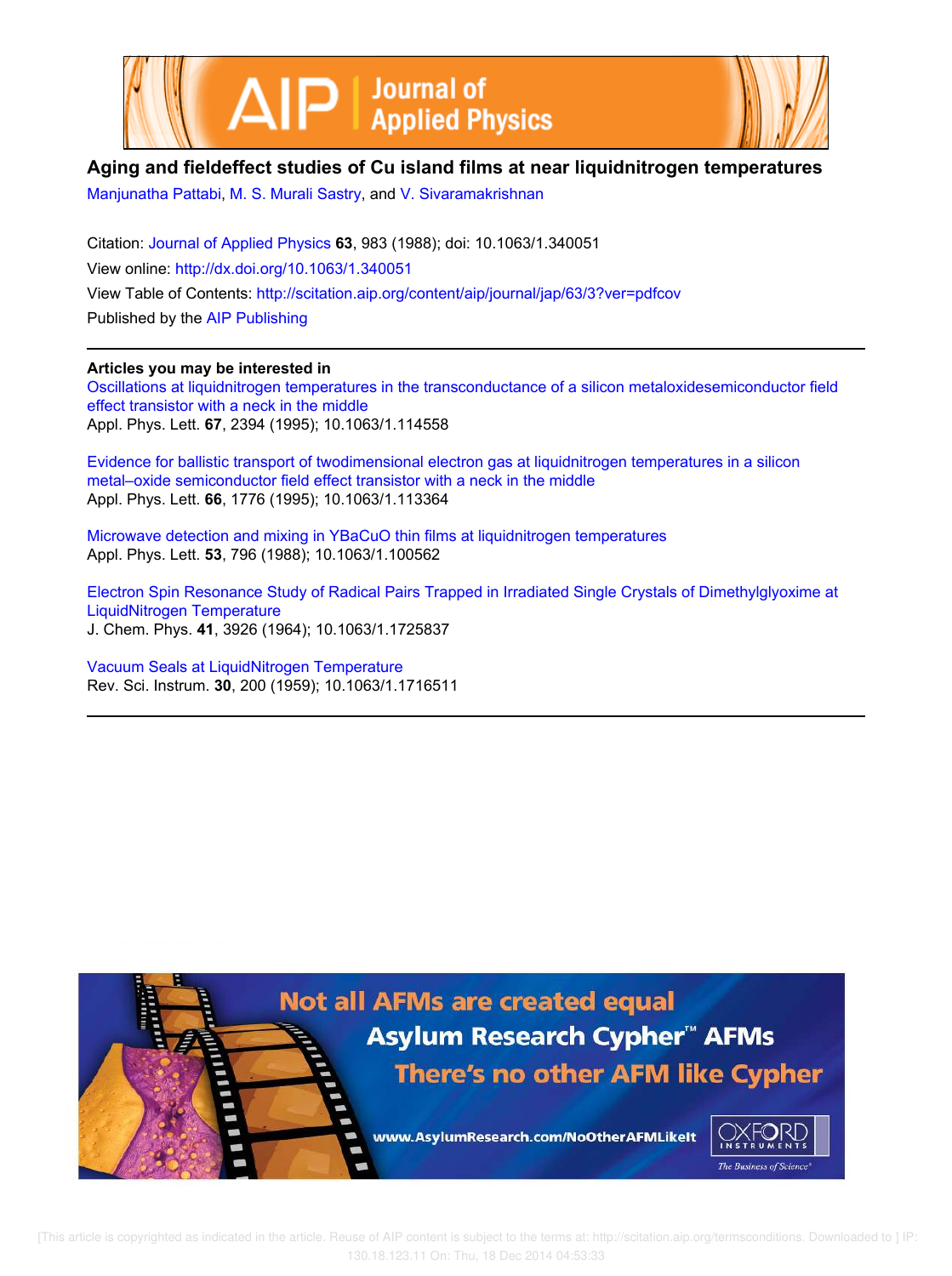Applications, 1-3 July 1987, Genoa, Italy (Gregoli, C. E. C., Brussels, Belgium, 1987), pp. 97-98.

- <sup>22</sup>N. García, S. Vieira, A. M. Baró, J. Tornero, M. Pazos, L. Vázquez, J. Gómez, A. Aguiló, S. Bourgeal, A. Buendía, M. Hortal, M. A. López de la Torre, M. A. Ramos, R. Villar, K. V. Rao. D.-X. Chen, J. Nogues, and N. Karpe, Z. Phys. B (to be published).
- <sup>23</sup>C. H. Chen, D. J. Werder, S. H. Liou, J. R. Kwo, and M. Hong, Phys. Rev. B 35.8767 (1987).
- <sup>24</sup>Y. Oda, I. Nakada, T. Kohara, H. Fujita, T. Kaneko, H. Toyoda, E. Sakagami, and K. A\$ayama. Jpn. J. Appl. Phys. 26, L481 (1987).
- <sup>25</sup>Y. Ods, I. Nakada, T. Kohara, and K. Asayama, Jpn. J. Appl. Phys. 26, L608 (1987).
- 26D. S. Ginley, E. L. Venturini, J. F. Kwak, R. J. Baughman, B. Morosin, and J. E. Schirber, Phys. Rev. B 36, 829 (1987).
- <sup>27</sup>M. M. Fang, V. G. Kogan, D. K. Finnemore, J. R. Clem, L. S. Chumbley, and D. E. Farrell, Phys. Rev. B 37 (1 Feb 1988).

## Aging and field-effect studies of Cu island films at near liquid-nitrogen temperatures

Manjunatha Pattabi, M. S. Murali Sastry, and V. Sivaramakrishnan *Thin Film Laboratory, Department 0/ Physics, Indian Institute a/Technology, Madras 600 036, India* 

(Received 26 March 1987; accepted for publication 11 September 1987)

We report the results of the investigation carried out on the aging and field effect of discontinuous copper films deposited on glass substrates held at around 125 K. Using the scheme adopted in our earlier investigations, it was found that even at this temperature there is considerable increase in resistance. However, the agglomeration rate is much less than for films deposited at room temperature. The 1-*V* characteristics of the films revealed an irreversible change in resistance following removal of the field. On stabilization, heating of the films revealed a decrease in resistance with temperature followed by an irreversible resistance increase beyond a transition temperature which was less than room temperature.

The instability in the physical properties of discontinuous films is a serious problem in exploiting the attractive properties of these films. This instability is seen as an increase in the post-deposition resistance with time. The resistance increase has been attributed to various causes.  $1-6$  Electron microscopy studies<sup>5,6</sup> indicated that mobility coalescence leading to an increase in the average interisland spacing was responsible for the post-deposition resistance increase. At high fields, the nonlinearity in  $I$ - $V$  characteristics of island films has been reported by researchers and interpreted physically.<sup>7-9</sup> Earlier investigations have been carried out in our laboratory on the influence of different parameters on the aging behavior of copper and silver island films.<sup>10,11</sup> This study was carried out to test the validity of the thermally activated mobility coalescence model and its applicability to explain the aging behavior in island copper films.

Island films of copper (purity 99.999%) were deposited onto clean glass substrates at a pressure of  $1 \times 10^{-6}$  Torr. The purity of the copper was checked using x-ray photoemission spectroscopy (XPS). The substrates were maintained at a temperature of nearly 125 K by fixing them to a liquid-nitrogen-cooled cryostat. The film dimensions were  $1 \times 1$  cm<sup>2</sup> with a substrate-to-source distance of 20 cm. The film resistance during and after growth was monitored using a Keithley electrometer. During deposition of the films, the rise in substrate temperature was not more than 5 K. Following stabilization of the film resistance with time,  $I - V$  characteristics were studied and the change in film resistance on application of a high field was noted. The temperature variation of resistance was studied from 125 K to room temperature by attaching a heater to the cryostat.

The films were studied under two different conditions: ( 1) under ambient conditions with the application of glow discharge for 5-7 min, of initial resistance  $R_0 = 0.18$ , 1.3, 7.4, 14.5, 40, and 60  $M\Omega/\Box$ ;

(2) dehydrated condition obtained using  $P_2O_5$  and anhydrous CaCO<sub>3</sub> moisture traps inside the vacuum chamber for 48 h before depositing the film. During this period a



FIG. 1. Variation of normalized resistance with time for the films studied under condition (1).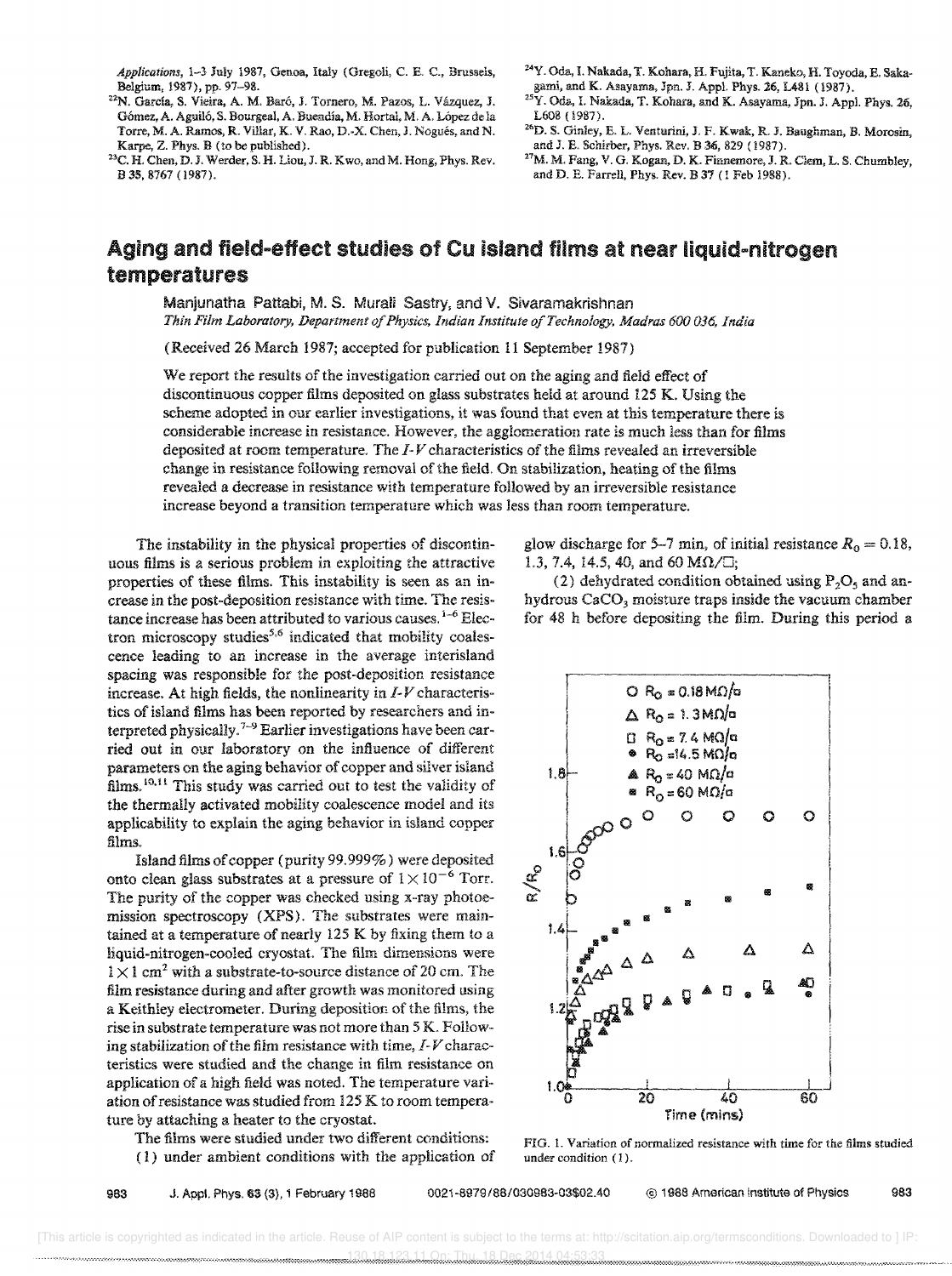| TABLE I. Agglomeration rate data at 125 K and at room temperature. |  |  |  |
|--------------------------------------------------------------------|--|--|--|
|--------------------------------------------------------------------|--|--|--|

| Agglomeration rate |
|--------------------|
|                    |
|                    |
| 0.0417             |
| 0.0363             |
| 0.0485             |
| 0.0344             |
| 0.0512             |
| 0.0644             |
|                    |
| 0.0568             |
| 0.0532             |
|                    |
| 0.1308             |
| 0.2238             |
|                    |

• See Ref. 10.

vacuum was maintained in the chamber and glow discharge was employed periodically. Films of  $R_0 = 7$  and 13.2 M $\Omega / \Box$ were studied in this condition.

One film of  $R_0 = 10.7$  M $\Omega / \square$  was deposited at room temperature without using glow discharge under the undehydrated condition.

For all the films studied, the functional dependence of the film resistance on time was of the form  $\ln(R) \propto \ln(t)$ with the constant of proportionality  $d(\ln R)/d(\ln t)$  defined as the agglomeration rate calculated by a least-squares fit. The plot of normalized resistance versus time is shown in Fig. 1 for films studied in condition (1). Table I gives the agglomeration rates at 125 K for the two conditions and some typical values at room temperature for comparison. Once the film resistance stabilized, field-effect studies were carried out. The variation of current  $(I)$  with voltage  $(V)$ for the films of  $R_0 = 1.3, 7.4, 14.5,$  and 60 M $\Omega / \square$  studied in condition ( 1) is shown in Fig. 2. It can be seen that except for the film of  $R_0 = 7.4 \text{ M}\Omega/\square$ , which is almost linear, all others show a nonlinear  $I-V$  behavior. There exists a nonlinear region marked between the vertical lines in the figure, before and after which it is nearly linear. A film of  $R_0 = 0.18$  M $\Omega$ /  $\Box$  studied under condition (1) showed metallic conduction



FIG. 2. J-V characteristics for films studied under condition 1.

984 J. Appl. Phys., Vol. 63, No.3, 1 February 1988

and considerable Joule heating when kept at a voltage of 35 V. A temperature increase of nearly 35 K was observed. The *1-V* characteristics for the films studied under condition (2) were similar to those of condition (1). Table II gives the resistances before and after field-effect studies were carried out. Figure 3 shows the temperature variation of resistance for films of initial resistance 40 and 14.5  $M\Omega/\square$  of condition (1) and a film of  $R_0 = 10.7$  M $\Omega$   $\Box$  deposited under ambient conditions at room temperature. A transition temperature is seen below which the 40- and 14.5-M $\Omega$ / $\square$  films show a reversible decrease in resistance with temperature and above which the resistance increases irreversibly. For the  $R_0 = 40$  $M\Omega/\square$  film, heating and cooling cycles were repeated below the transition temperature as shown in the figure. The 10.7- MO./O film cooled and heated below room temperature showed no transition.

The expression for the resistance of an island film based on the Neugebauer and Webb<sup>7</sup> model is exponentially dependent on the average interisland spacing. Damodara Das and Murali Sastry<sup>10</sup> concluded that mobility coalescence leading to an increase in the interisland spacing is responsible for the resistance increase in Cu and Ag films.

The diffusion coefficient of an island containing *n* atoms  $i_S$ <sup>12</sup>

$$
D_n = D_0 \exp(-E_n/kT), \tag{1}
$$

where  $E_n$  is the island-size-dependent activation energy for surface diffusion.

The mobility of islands on the substrate surface is a thermally activated process. One would expect a decrease in the agglomeration rate at near-liquid-nitrogen temperatures. Table I indicates that the agglomeration rate at 125 K is very much less than that at room temperature for films with nearly the same initial resistance. There is little difference in agglomeration rates for films of almost equal resistances studied in conditions (1) and (2), indicating that water vapor does not affect the aging process at 125 K.

From Fig. 2 it is obvious that the *V* 2 dependence of *I* at high fields as suggested by Milgram and Lu<sup>9</sup> does not hold. Resistance measurements after J-*V* characteristics studies revealed a change in resistance in all cases. Except for the  $R_0 = 14.5 \text{ M}\Omega/\square$  film, there was a reduction in resistance for the other films (Table II). This indicates that a structural change had taken place (the nonlinear region marked between the vertical lines being the region of structural change). In the  $R_0 = 0.18$  M $\Omega / \Box$  film Joule heating as well

| $R_0(M\Omega/\square)$ | $R_1(M\Omega/\square)$ | $R_2(M\Omega/\square)$                                                                                                        |
|------------------------|------------------------|-------------------------------------------------------------------------------------------------------------------------------|
| Condition 1            | _____                  | and the local of the population is an excess of the construction of the construction of the construction of the<br>__________ |
| 1.3                    | 1.75                   | 1.18                                                                                                                          |
| 7.4                    | 9.38                   | 7.2                                                                                                                           |
| 14.5                   | 18                     | 23                                                                                                                            |
| 60                     | 94                     | 36                                                                                                                            |
| 0.18                   | 0.307                  | 0.007                                                                                                                         |
| Condition 2            |                        |                                                                                                                               |
|                        | 9.3                    | 8.9                                                                                                                           |
| 13.2                   | 17.8                   | 9.5                                                                                                                           |

Pattabi, Murali Sastry, and Sivaramakrishnan 984